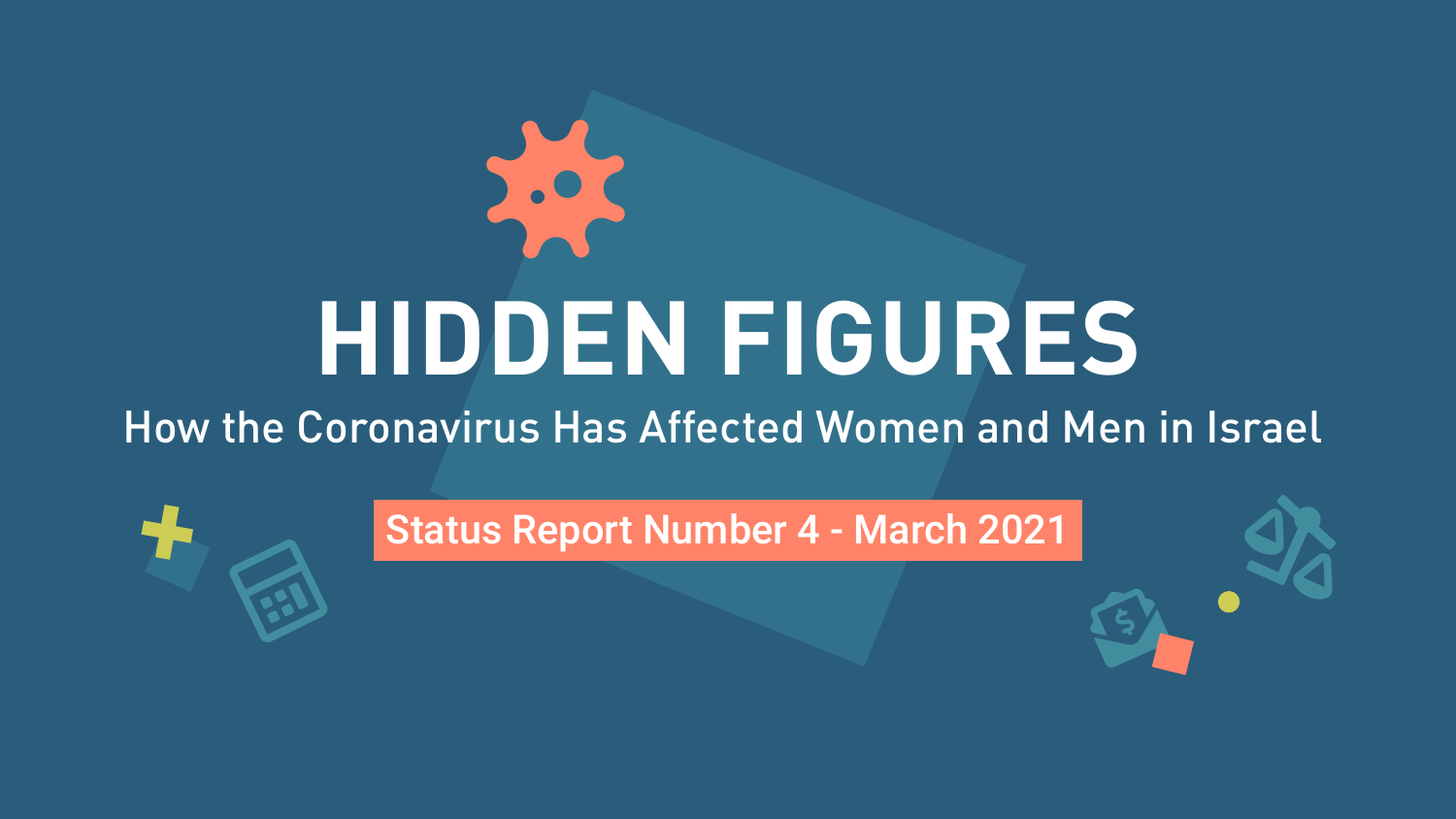One year after the outbreak of the Corona pandemic in Israel, it is abundantly clear that the crisis has been a gendered one, impacting women and men differently. Moreover, we have experienced a crisis of care, as the epidemic has shown the universal dependence on care work performed mainly by women  $-$  being as they are the majority employed in inadequately paid essential services, as well as the persons doing unpaid work involved in maintaining the home and caring for family members. Furthermore, this work that women do is crucial to the country's economic recovery.

calculator

right-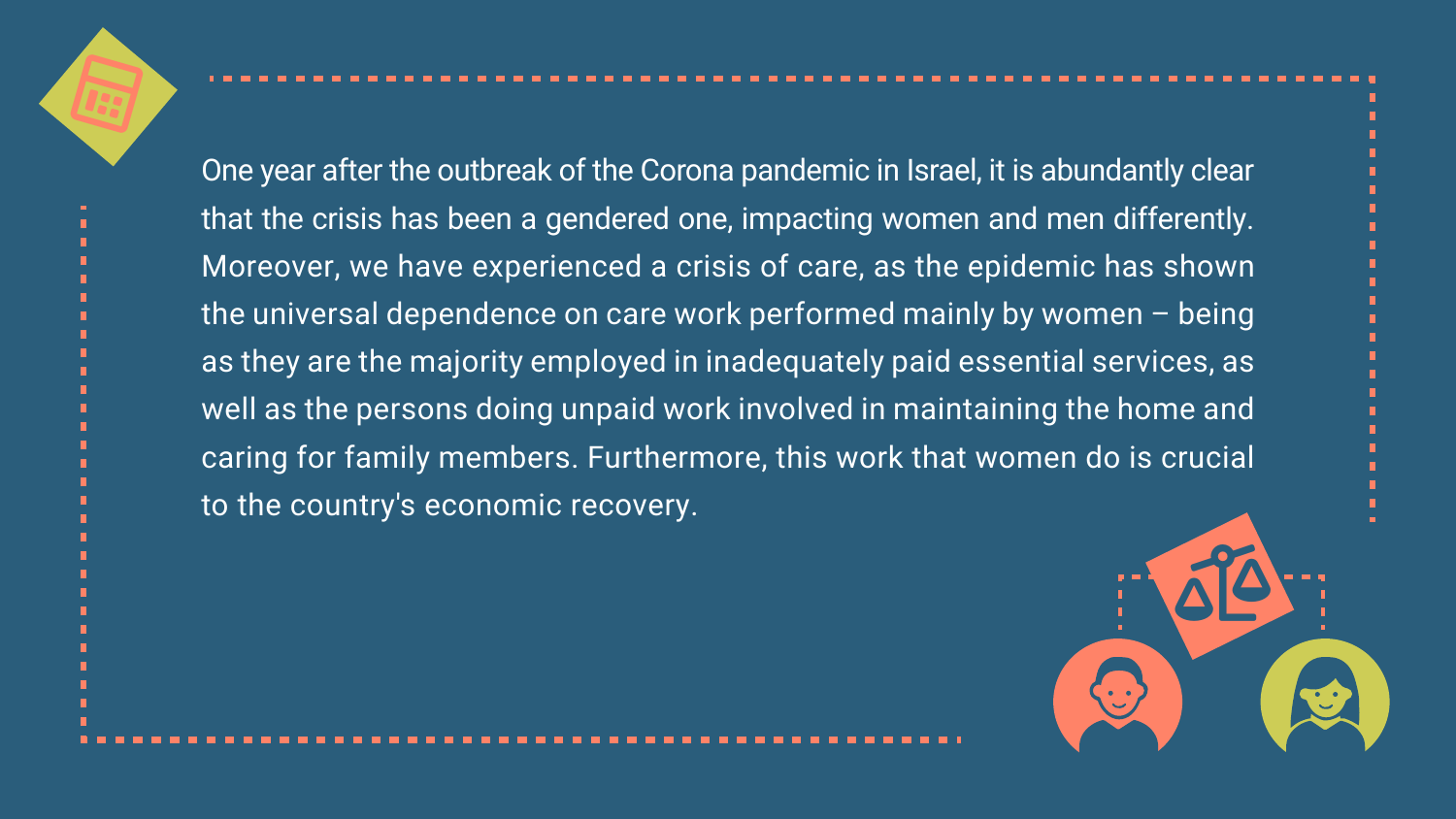Women's educational achievements Women's political representation



In recent months, international agencies such as the World Economic Forum<sup>1</sup> and the OECD published analyses of the gender implications of the crisis, stressing the need to respond to them as an integral part of policies designed to cope with the socio-economic crisis and recover from it. This conclusion was drawn against the background of studies showing that economic crises have long term negative impact on gender equality, especially in relation to:



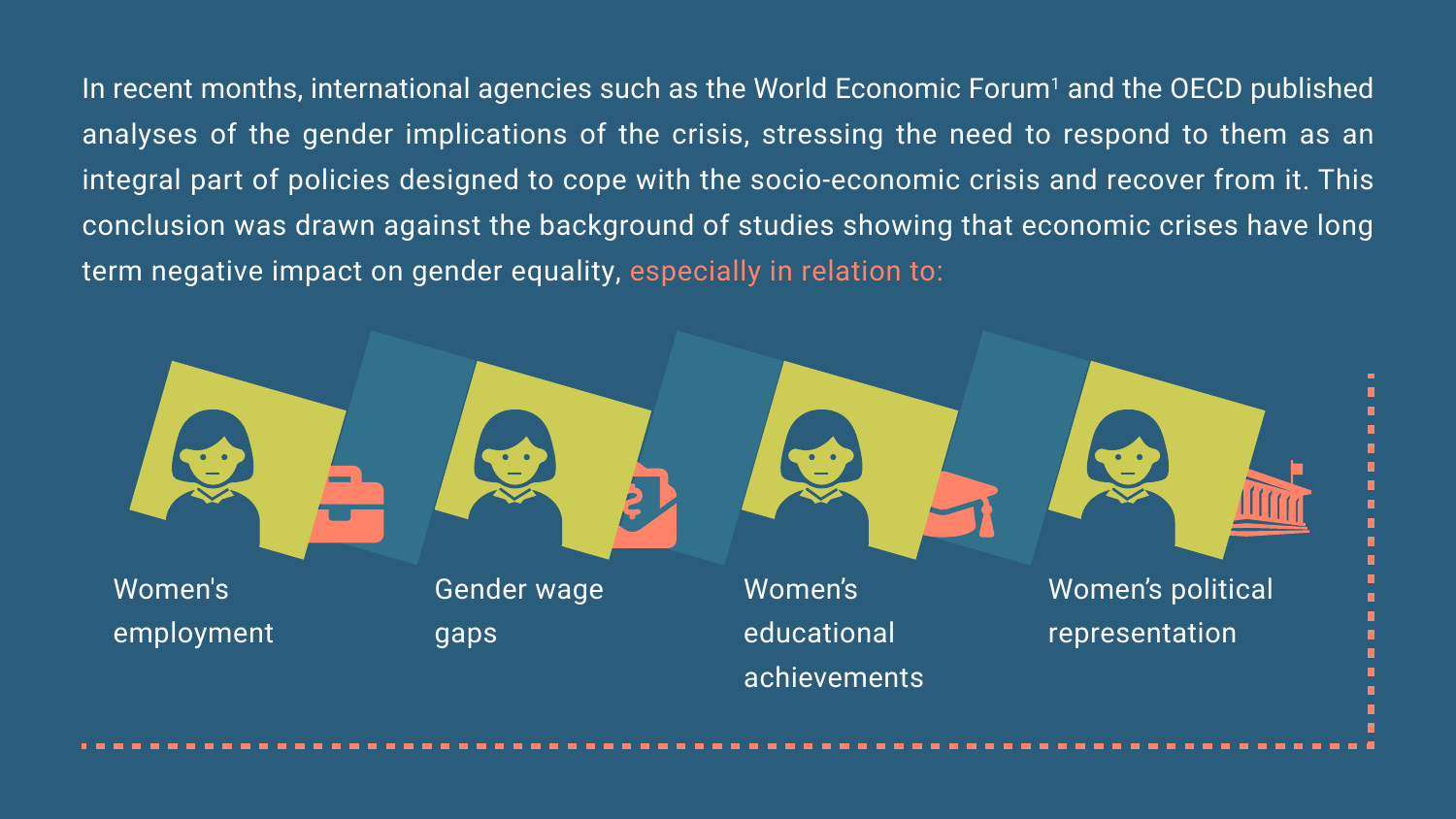# Invisible Work: Care for Home and Family

**1**

The world over, women are involved more than men in unpaid work, such as housework and childcare. This work is not "counted" in the system of national accounts, nor does it figure in economic models of policy planning. In countries in which efforts have been made to estimate its economic value, it has been found to be the largest economic sector. $^2$ 



**Women are involved in housework and the care for children and other family members** at a rate three times that of men.<sup>3</sup>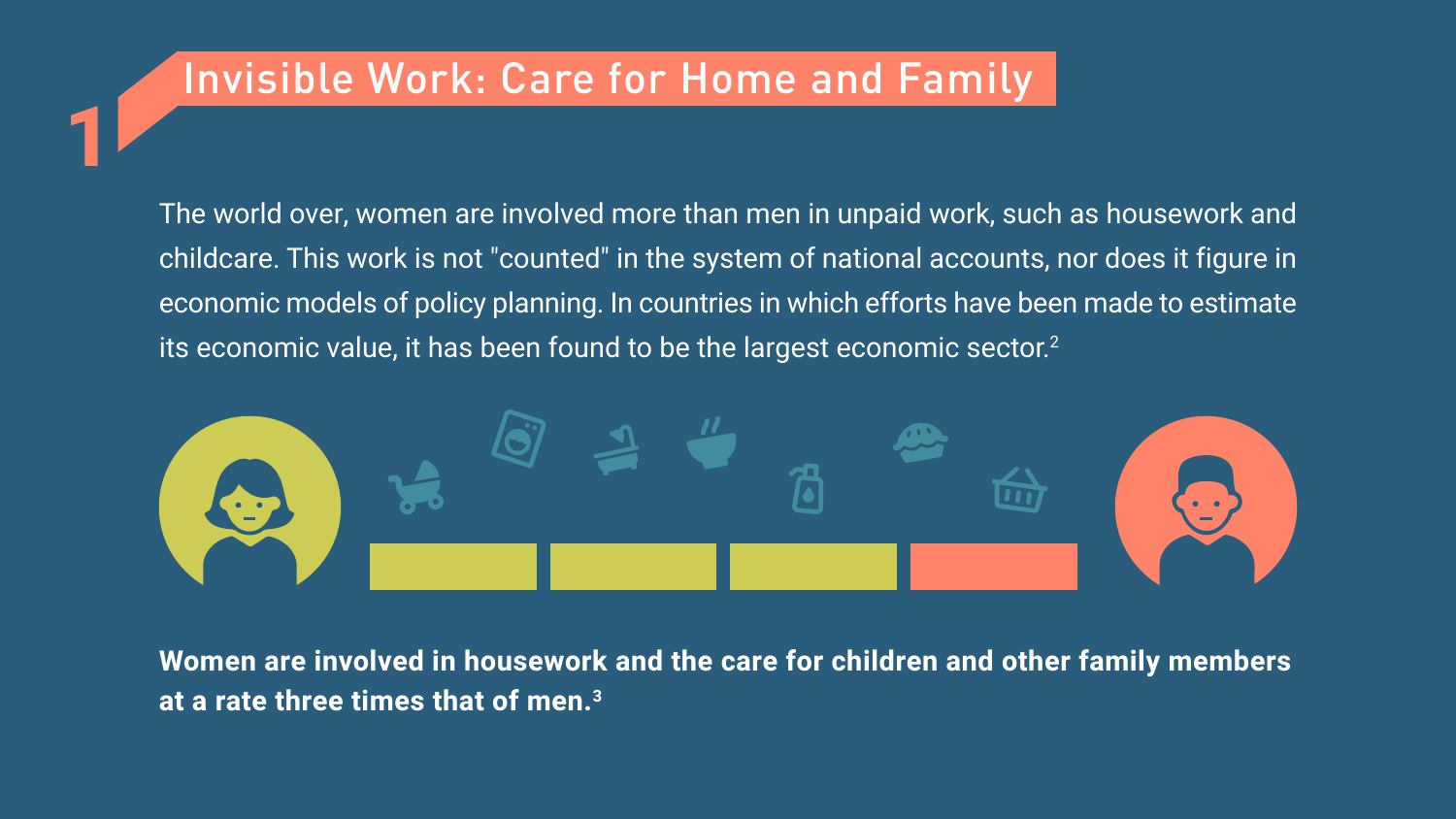

The frequent lockdowns and social distancing requirements led to the downsizing and shutdown of entire economic sectors. As a result of the time spent at home by all family members, home production increased (cleaning, meal preparation, etc.). Some of the duties and services formerly performed outside the home (for example, lunch at the workplace) or outsourced (cleaners, babysitters, etc.) were performed at home  $-$  mainly by women.

In other words, the Corona crisis transferred economic costs from the formal economy to the unpaid household economy.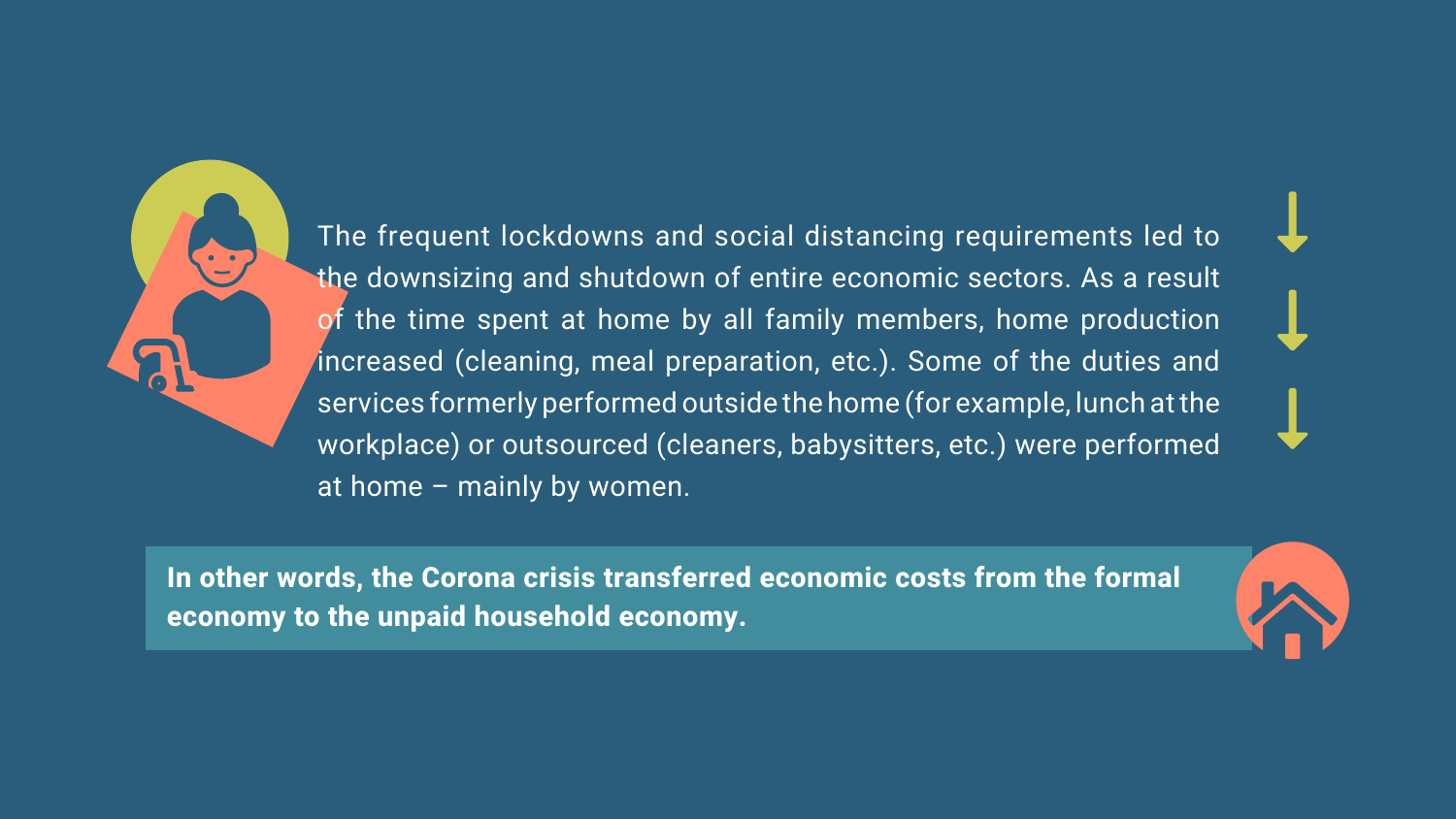A study carried<br>out by the<br>Berl Katznelson out by the **Berl Katznelson Center after** the second lockdown found:<sup>4</sup>



care for children

The percentage of men who ceased paid employment to care for children

**2**

**1.8 % %**



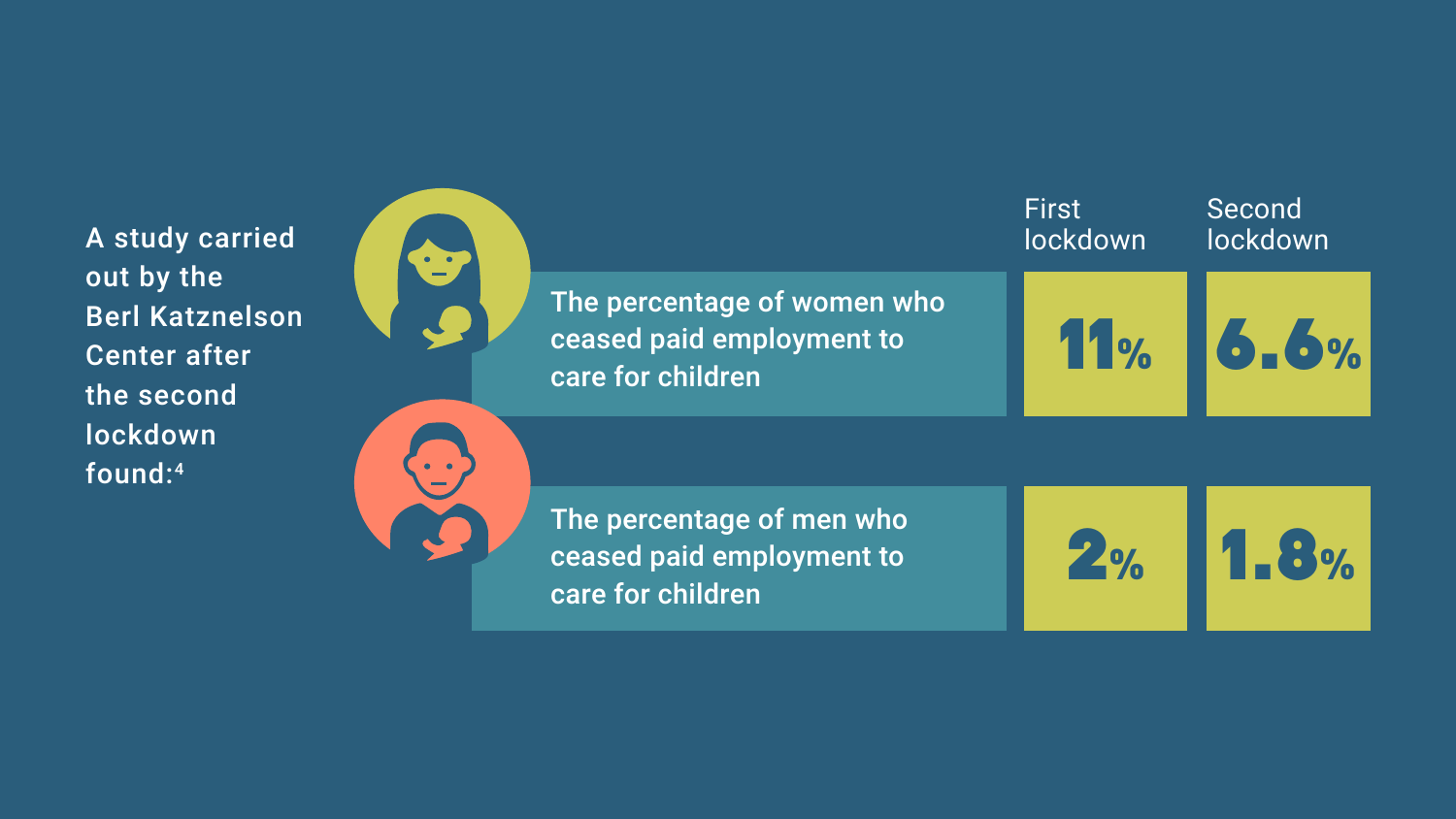# Employment and Unemployment

**2**

The current crisis is a crisis of care due to the unique aspects of the pandemic and Israel's response to it. A gender segmentation of unemployment data published in recent months reveals higher fluctuations in employment among women than among men, in direct relation to the gendered structure of the labor market, lockdown policy, and the partial functioning of the education system.

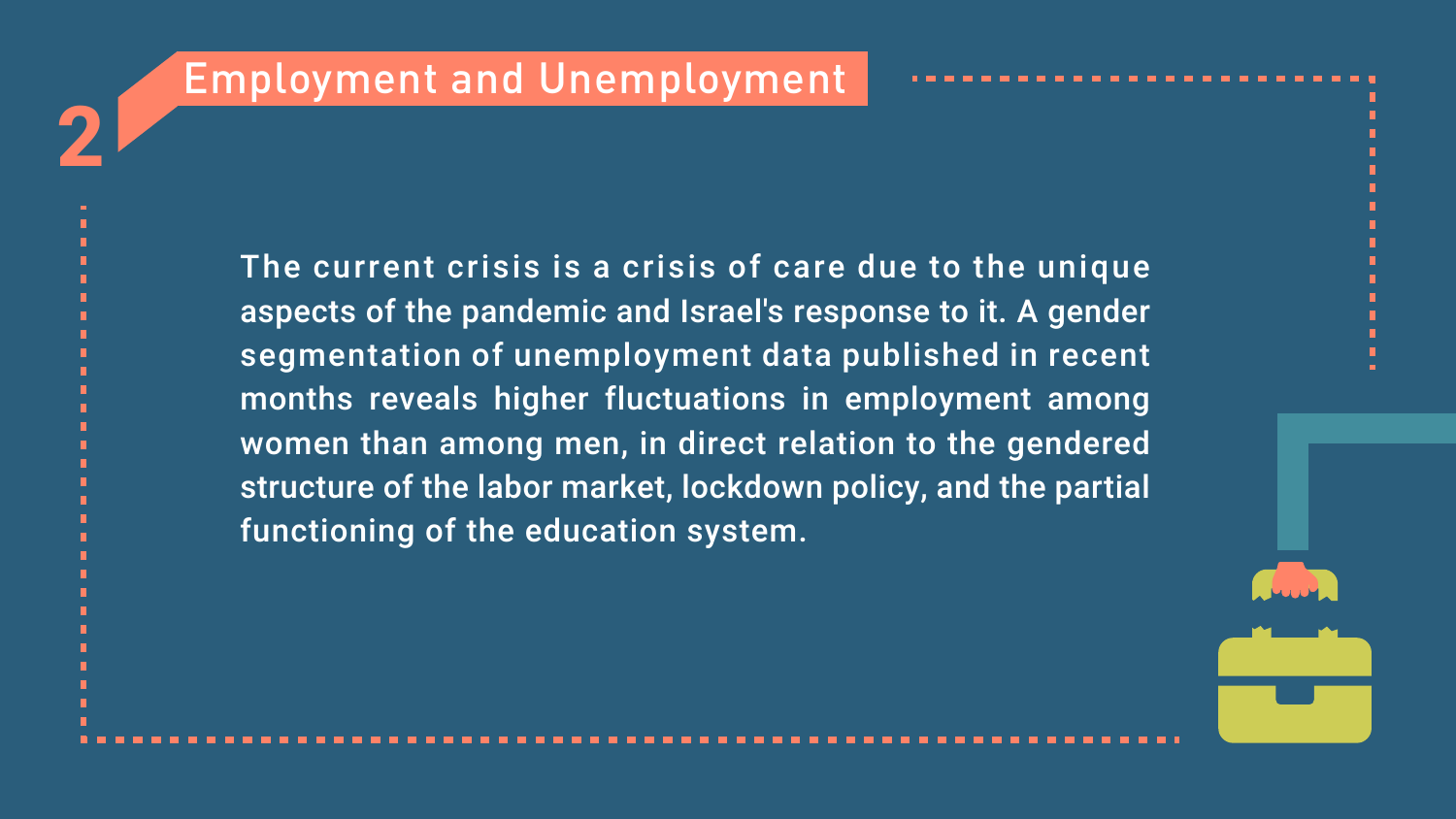### Israel Central Bureau of Statistics figures indicate fluctuations from lockdown to lockdown:

Unemployment Rate: Unemployed persons and persons temporarily absent from work due to circumstances connected with the Covid-19 virus (aged 15 and over), by gender<sup>5</sup>



During the first two lockdowns, the unemployment rate increased, especially for women. During the third lockdown, unemployment rose once again, for women more than for men.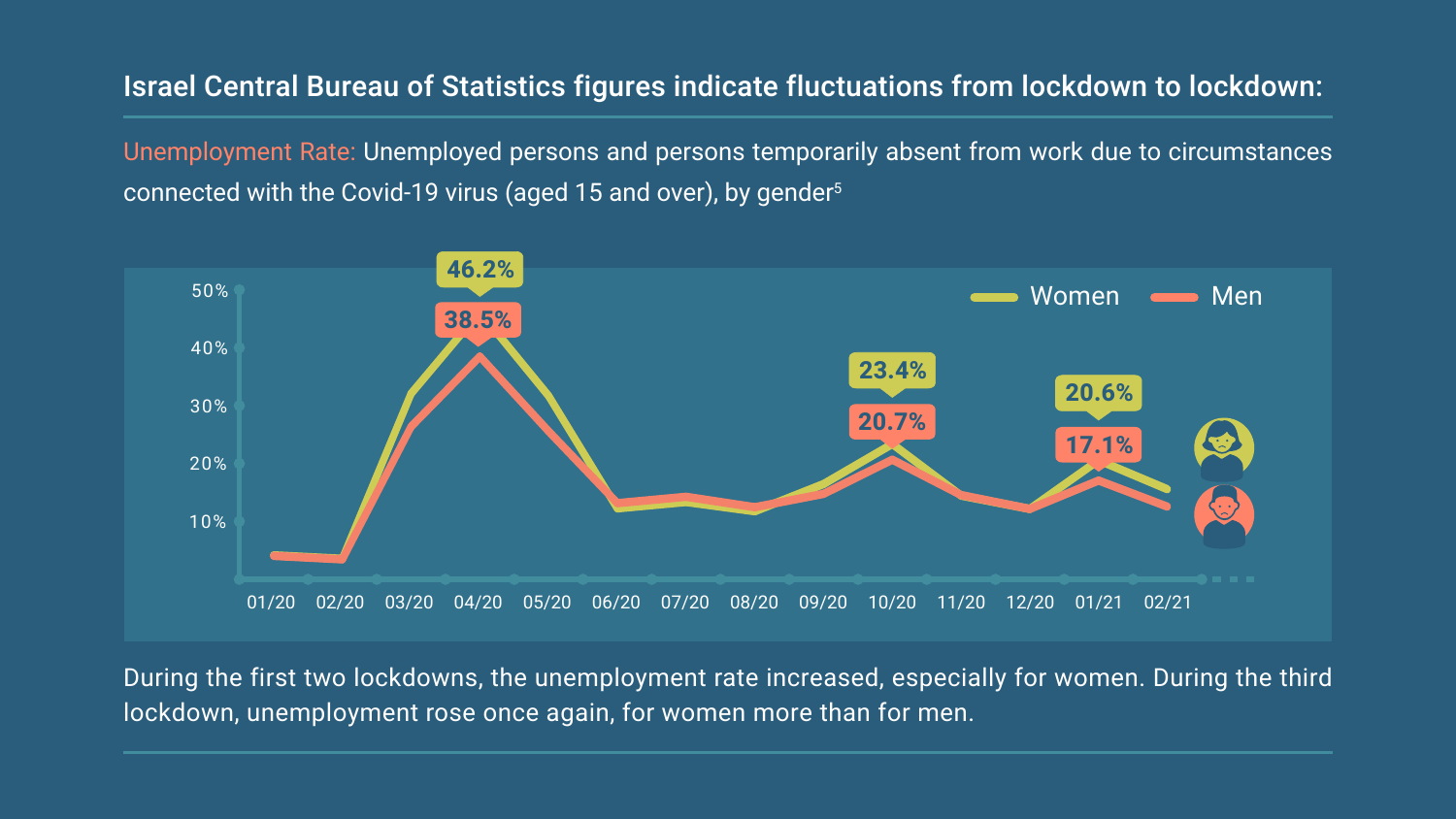Throughout the Coronavirus pandemic, women have constituted the majority of unemployed persons registered with the Israel Employment Service (IES). The highest percentage was in September 2020.



The shutdown of educational institutions, especially those for early childhood, apparently contributed to the increased registration of women at the IES. In contrast, the reopening of the education system enabled women to go back to work faster than men (in May 2020, women constituted 63.5% of persons returning to work and in October 2020, 65.6%).<sup>6</sup>

The fluctuation between employment and unemployment, along with the frequent quarantine of children, threatened to further entrench the division of labor between women and men in the labor market as well as in the home.

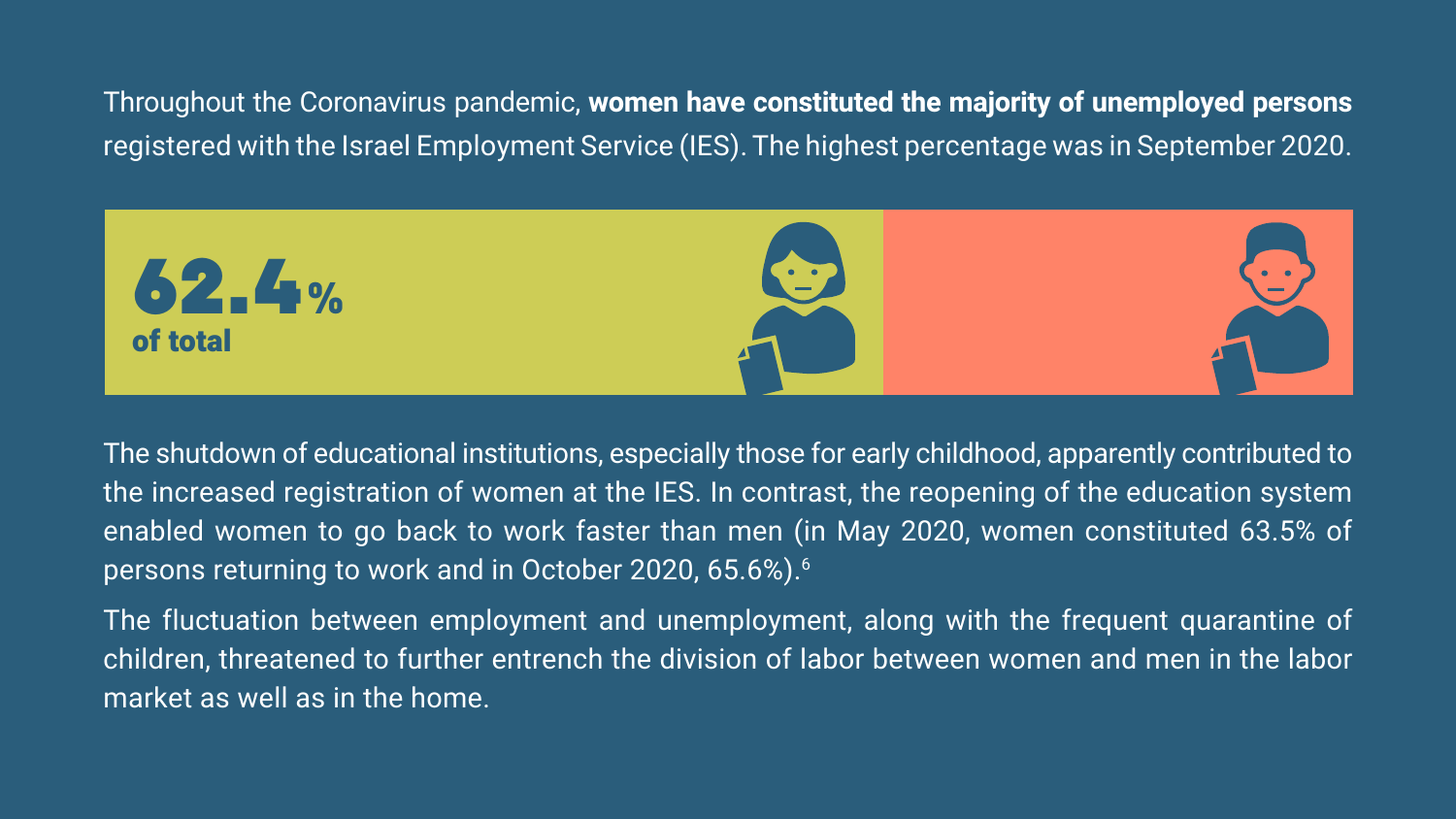# Essential Work

**3**

### The occupations considered essential during the Coronavirus pandemic were those in which women's representation is high:



#### These occupations require face-to-face interactions and cannot be performed from home.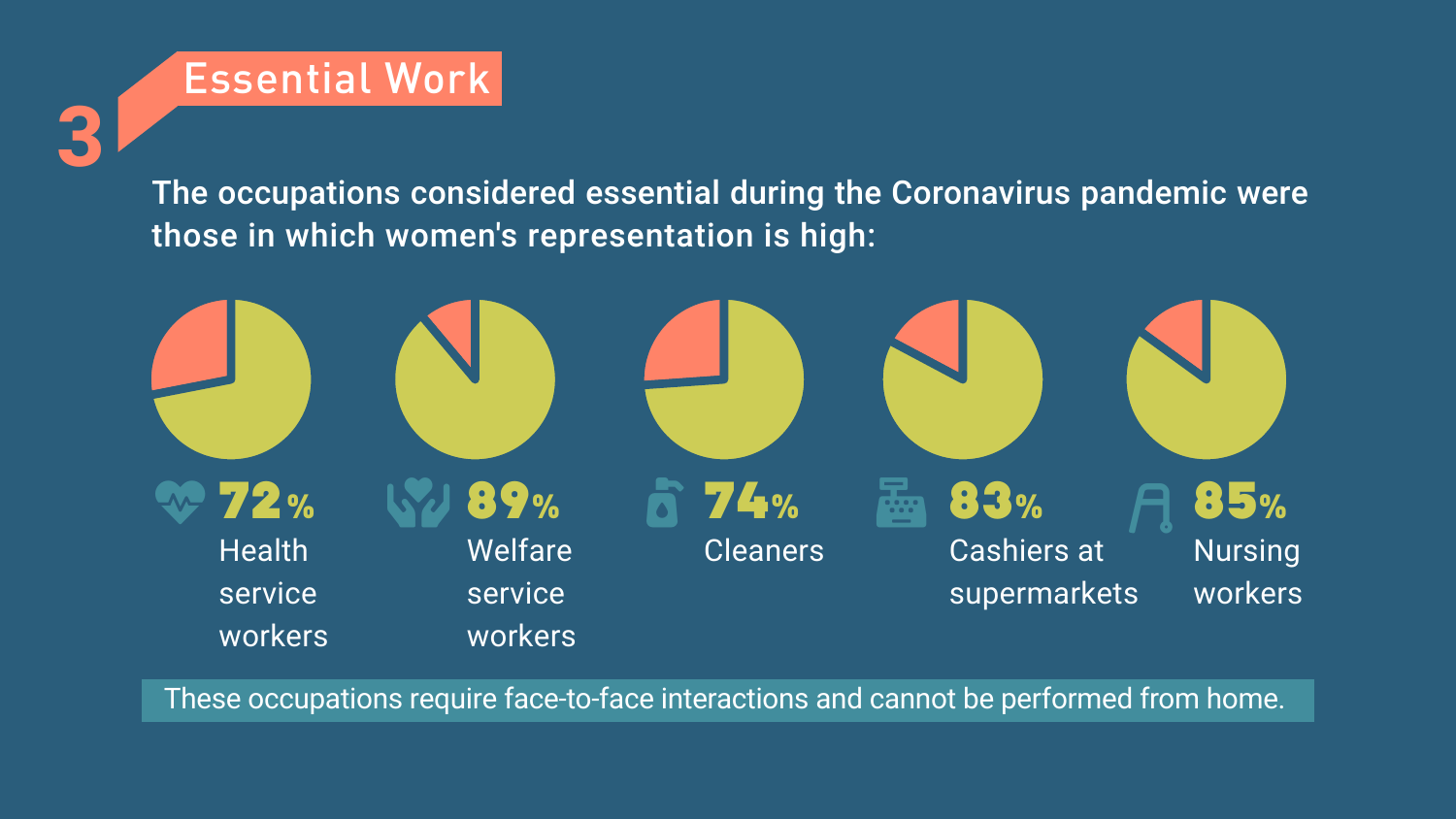

### In health services, women constitute the majority among essential workers who experienced frequent exposure to the Covid-19 virus.<sup>7</sup>



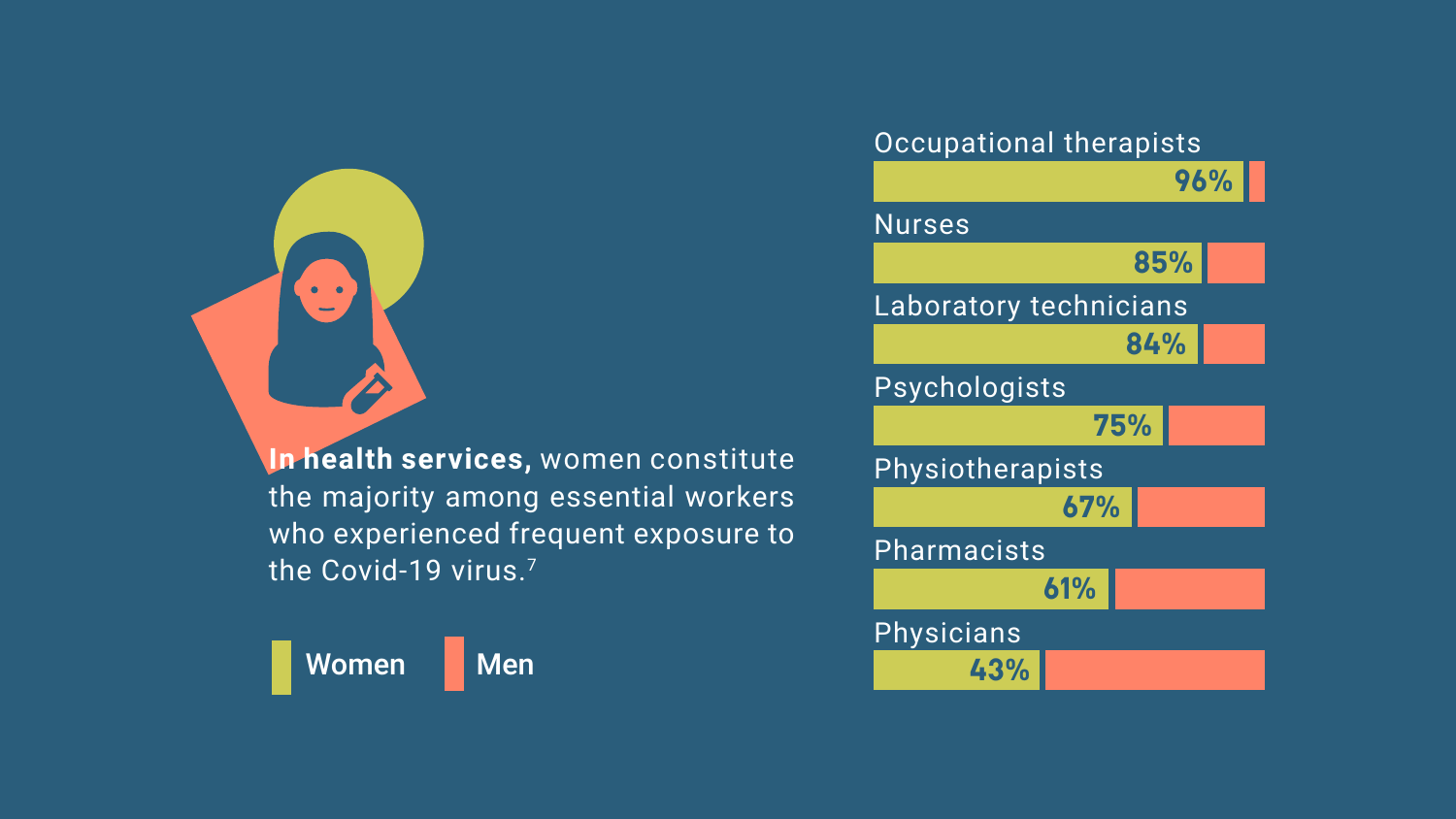- The first months of the epidemic revealed the discrepancy between the low status of women essential workers in the labor market and their crucial role in efforts to cope with the epidemic.
- Some of these female workers, for example social workers, caregivers in daycare services, assistant teachers and mayoral advisors on the status of women in local authorities, had to fight to be recognized as essential workers or to preserve their working conditions and salaries.

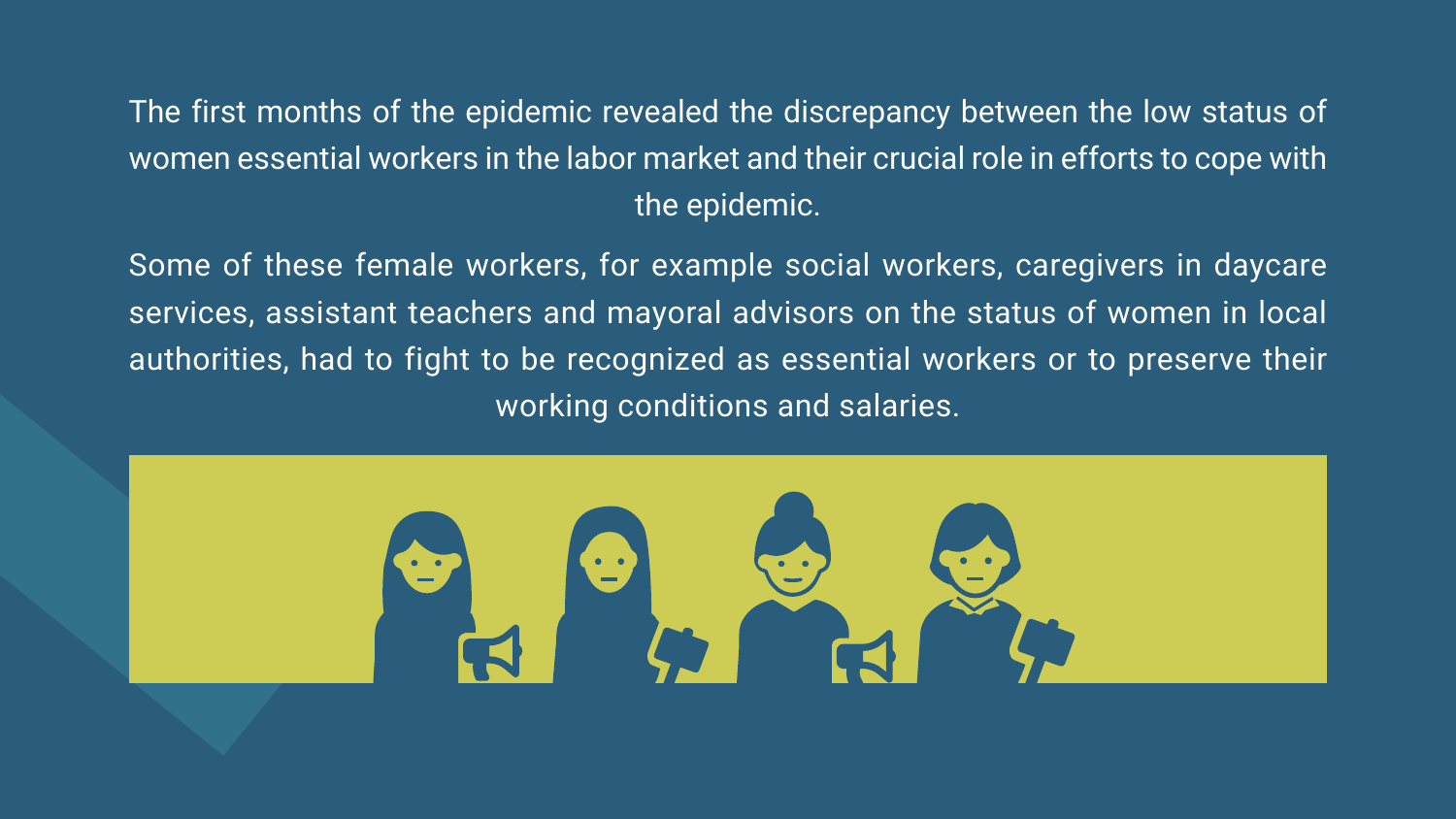# Women from Diverse Social Groups

### **Employment of Arab Women Women 2019**

**4**

Even before the Corona crisis, Arab women's participation in the labor force was relatively low  $-$  38% -- and they were at the bottom of the salary scale in comparison with other groups, with an average monthly wage of NIS 6,251 (\$1,953).

According to the Department of the Chief Economist at the Ministry of Finance, Arab women's participation in the workforce decreased by 20% in 2020, compared to 2019.8

About 40% of young Arab women (18-24) are employed in retail sales, an economic sector hard hit by the economic crisis resulting from the pandemic.



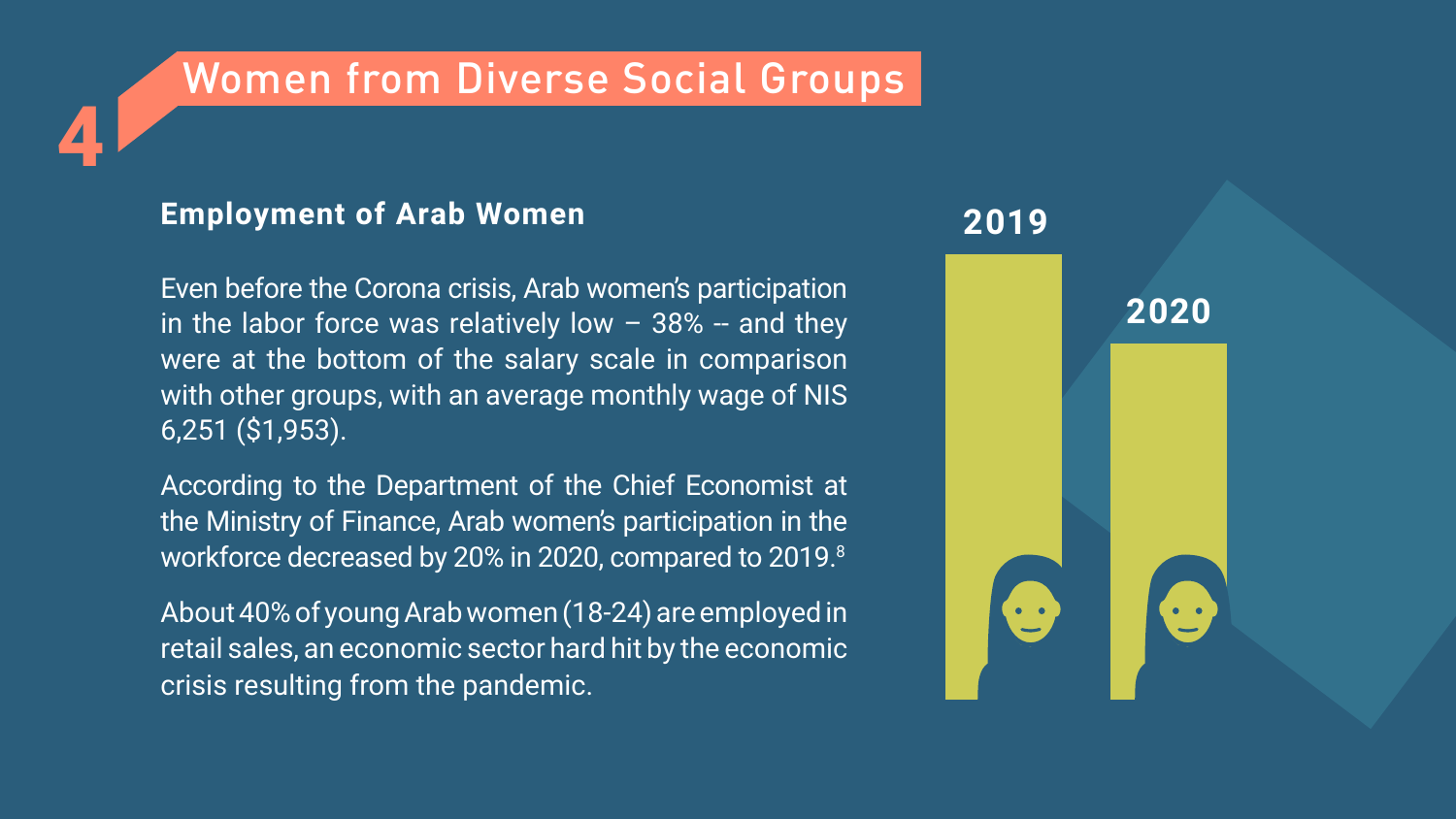### The situation of Bedouin women in the Negev is yet worse.

Only a fourth of Bedouin women were employed prior to the Coronavirus outbreak and their pay was very low. Thus, for example, the average monthly pay of a woman residing in the Bedouin town of Rahat was (in 2017) NIS 4,086 (\$1,277). Low educational achievements and low digital literacy, geographical distance, and the fact that many Bedouin women were employed in jobs that excluded the possibility of long-distance work, together with the absence of internet infrastructure in many Bedouin localities, combined to exacerbate economic distress. To these should be added the fact that children remained at home, due to the fact that schools and kindergartens were not functioning and there was no access to long-distance learning.<sup>9</sup>

#### 

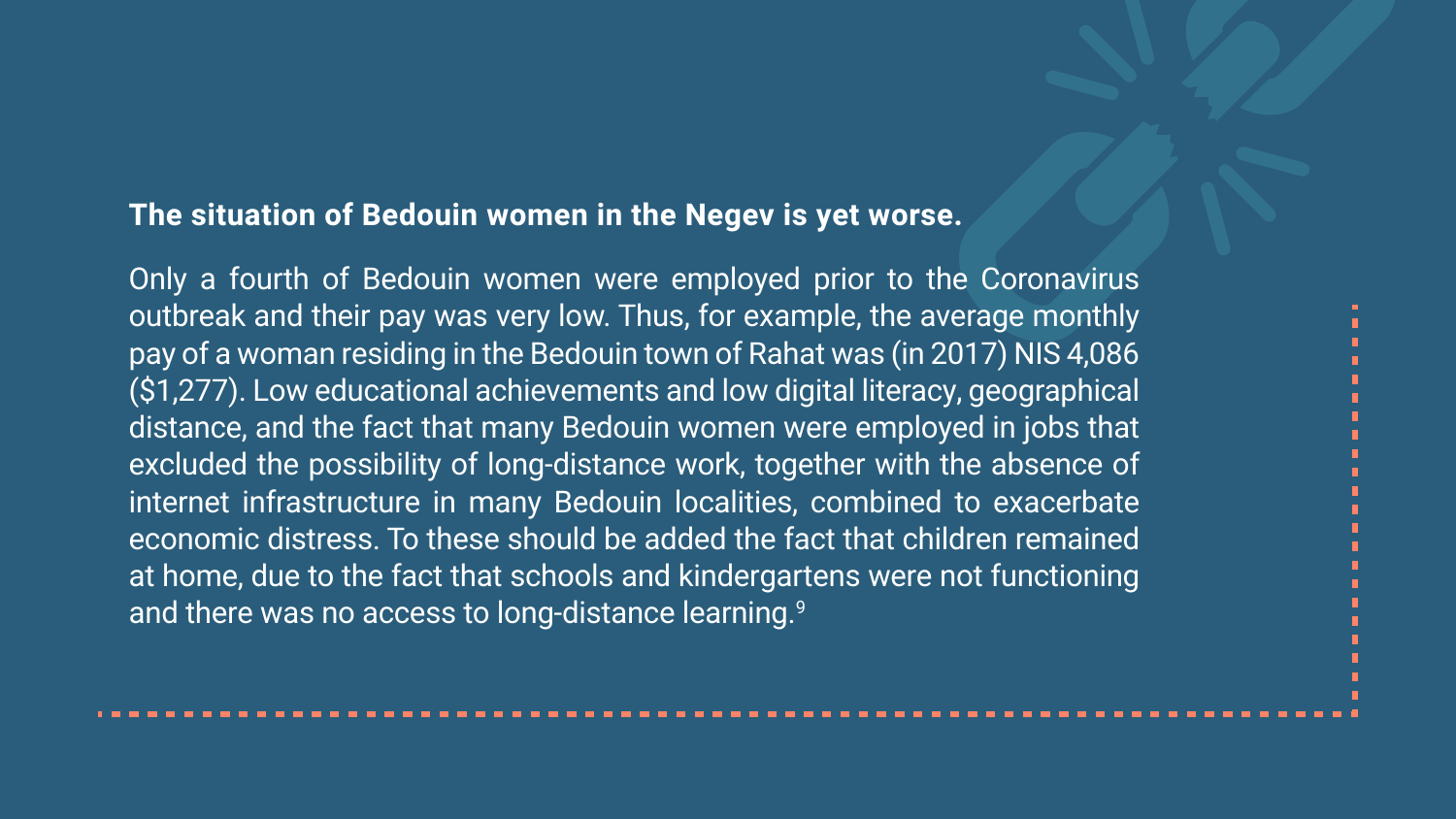The employment of women aged 55 and over<sup>10</sup> was impacted more than that of men of the same age, in comparison with the situation in 2019:

# **Workforce participation** decreased by for

 women aged 55 and over









for men aged 55 and over

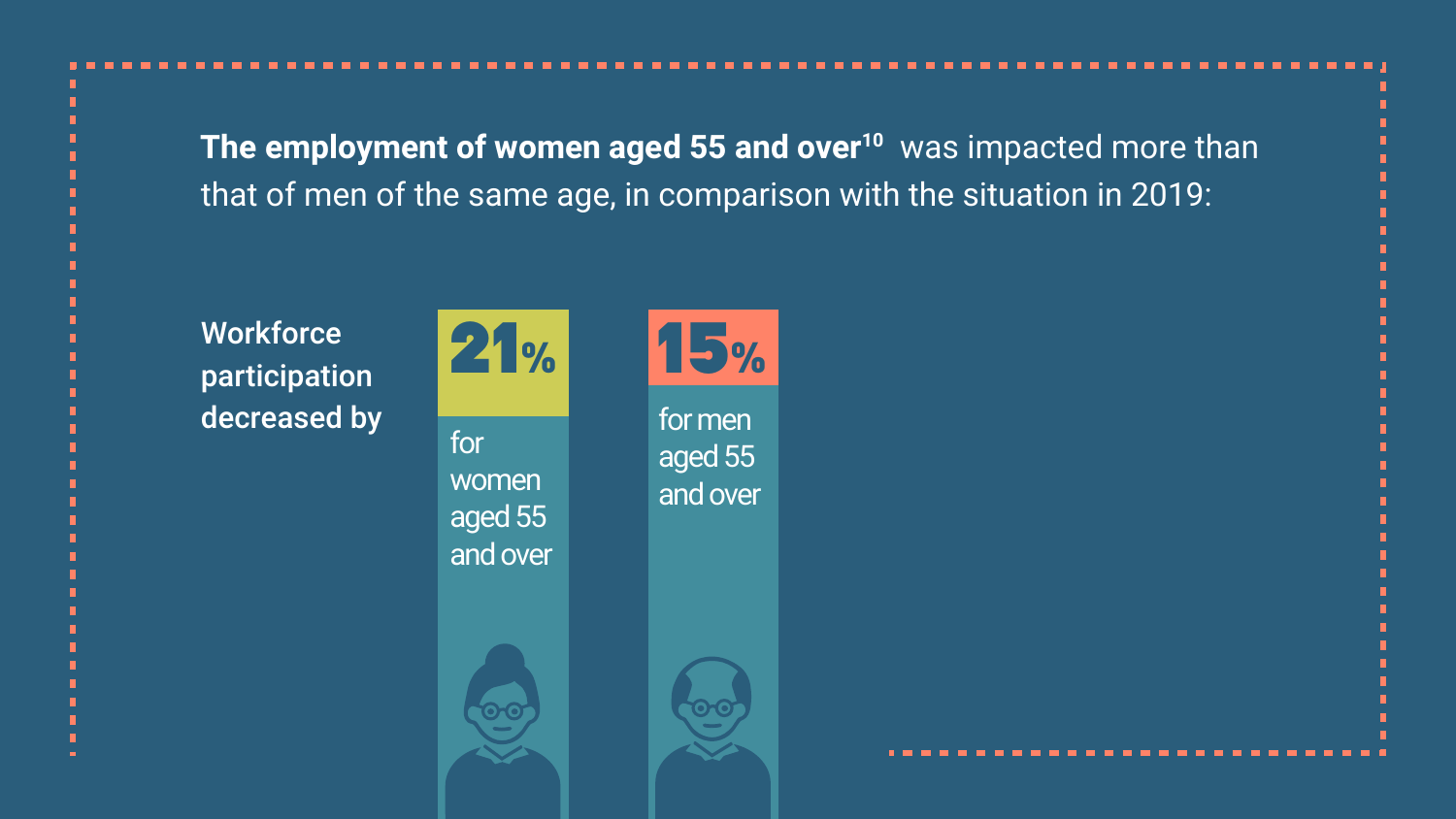

As women do most of the childcare work, school shutdowns and child quarantines had a greater impact on them than on their spouses, both vis-à-vis their ability to make a living and vis-à-vis the burden of care work (invisible work) at home, including the support required for long-distance learning on the part of children and for adapting once again to schools when they reopened. Long-distance learning required teachers to maneuver between their professional function and

their function as mothers whose children were engaged in learning from home -- for which they were in need of ongoing assistance.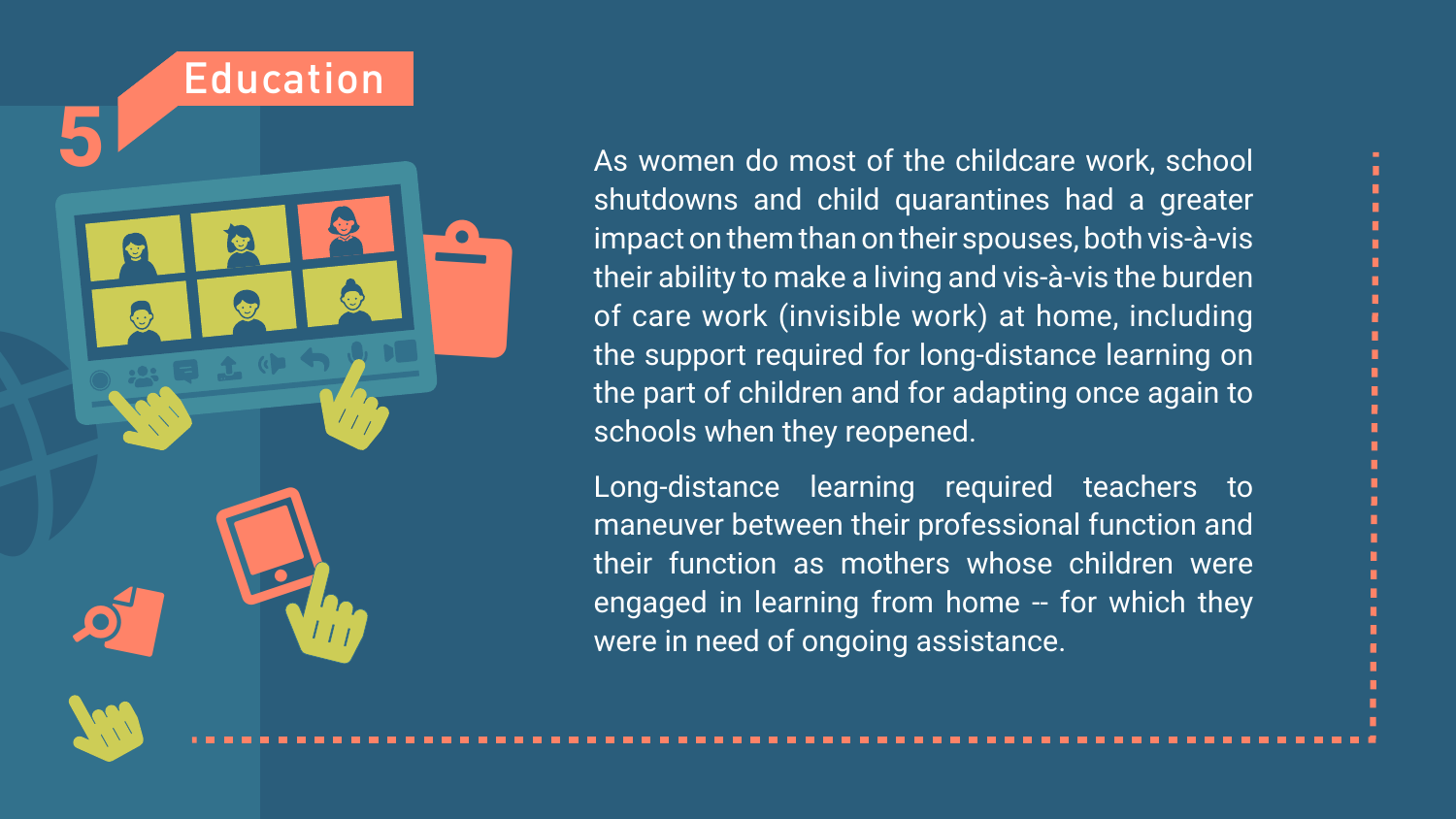# **6** Poverty and Social Security



Women head 84% of single-parent families in Israel.<sup>11</sup> More than a fourth of single-parent families (26%) were poor prior to the Coronavirus crisis; in its wake, according to an estimate of the National Insurance Institute, their poverty rate increased to 31.4%.<sup>12</sup> These figures refer to income after taxes and transfer payments; without the latter, more than half of single-parent families would be poor.

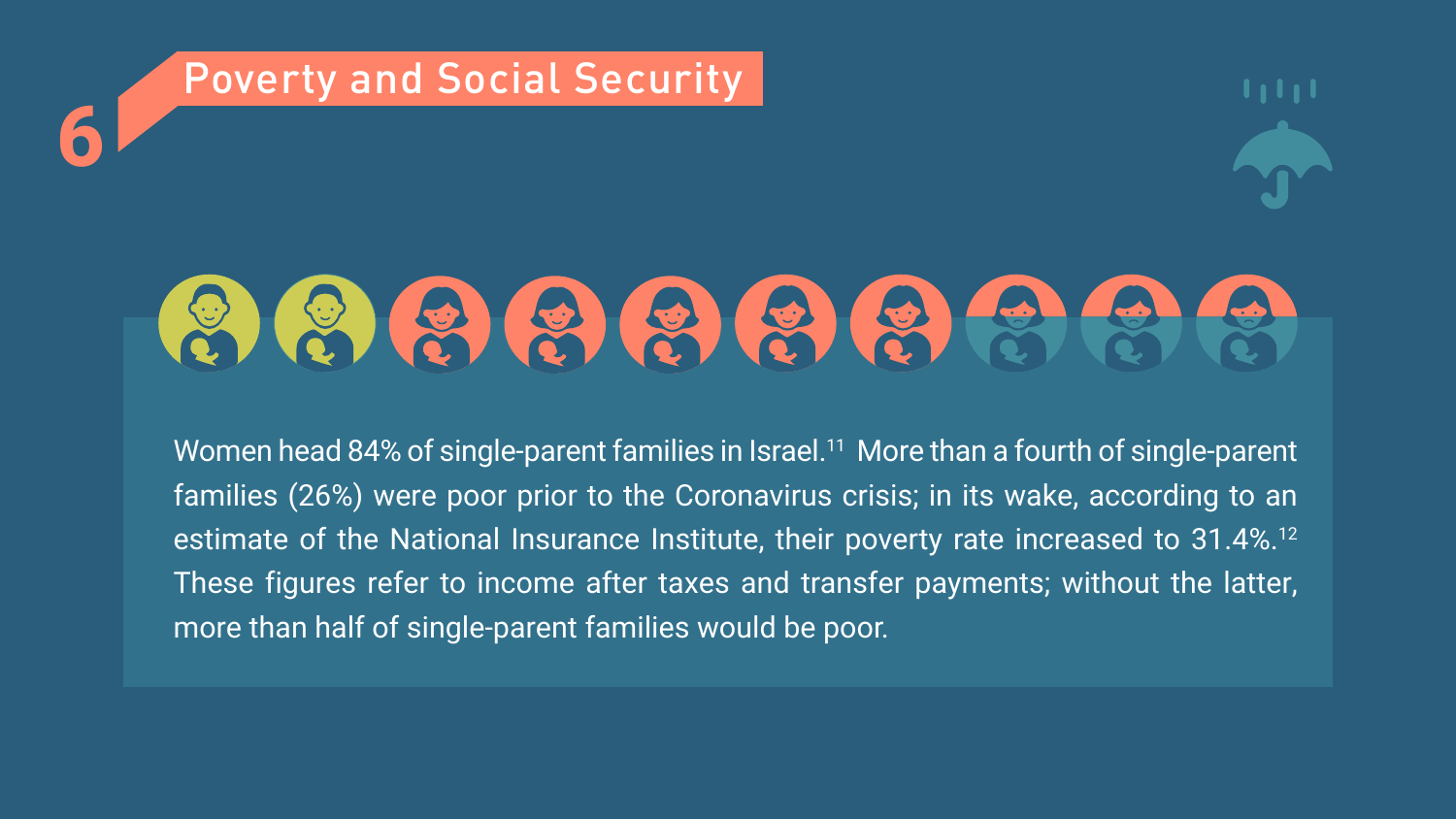# Violence against Women - The Shadow Pandemic

Throughout the Coronavirus crisis, Israel Police reported an increase in the number of files opened monthly due to family violence, compared with the previous year.



**7**

#### In the month of January 2021,

1,451 such files were opened, an increase of 20% over the number in 2020. About 20% of these files involved violence against Arab women.<sup>13</sup>

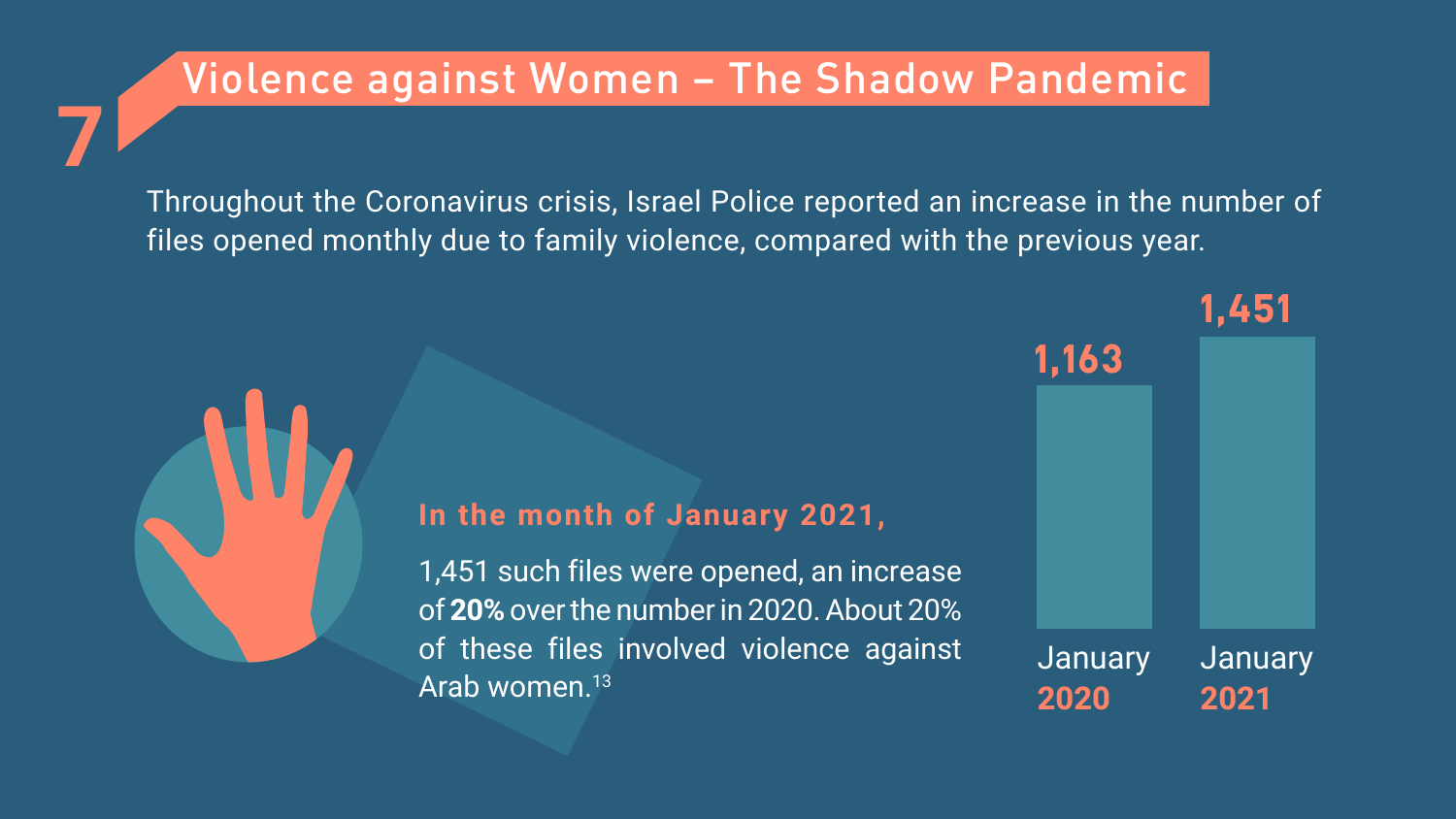# **Summing Up**

The Corona crisis began as a health crisis, but it revealed the weaknesses of Israel's social, economic, and political systems as well. It found a political system entirely devoid of gender sensitivity. Thus the decisions made, mainly by men, failed to reflect the needs of women. Moreover, the services essential to coping with the epidemic were under-budgeted and under-staffed.

What's more, the epidemic spotlighted the vital role of both paid and unpaid care work and the centrality of women to the economy.

The Corona crisis provides an opportunity for a paradigm change from neo-liberal capitalism, whose goals are efficiency, competition and economic growth, achieved through reduction of direct state investment in public services and the transfer of many of them to the market, to a feminist economic outlook that places the welfare of women and men centermost, guarantees a social safety net and quality public services for all, and recognizes caregiving and education, including services carried out at home, as vital infrastructure requiring investment and proper remuneration.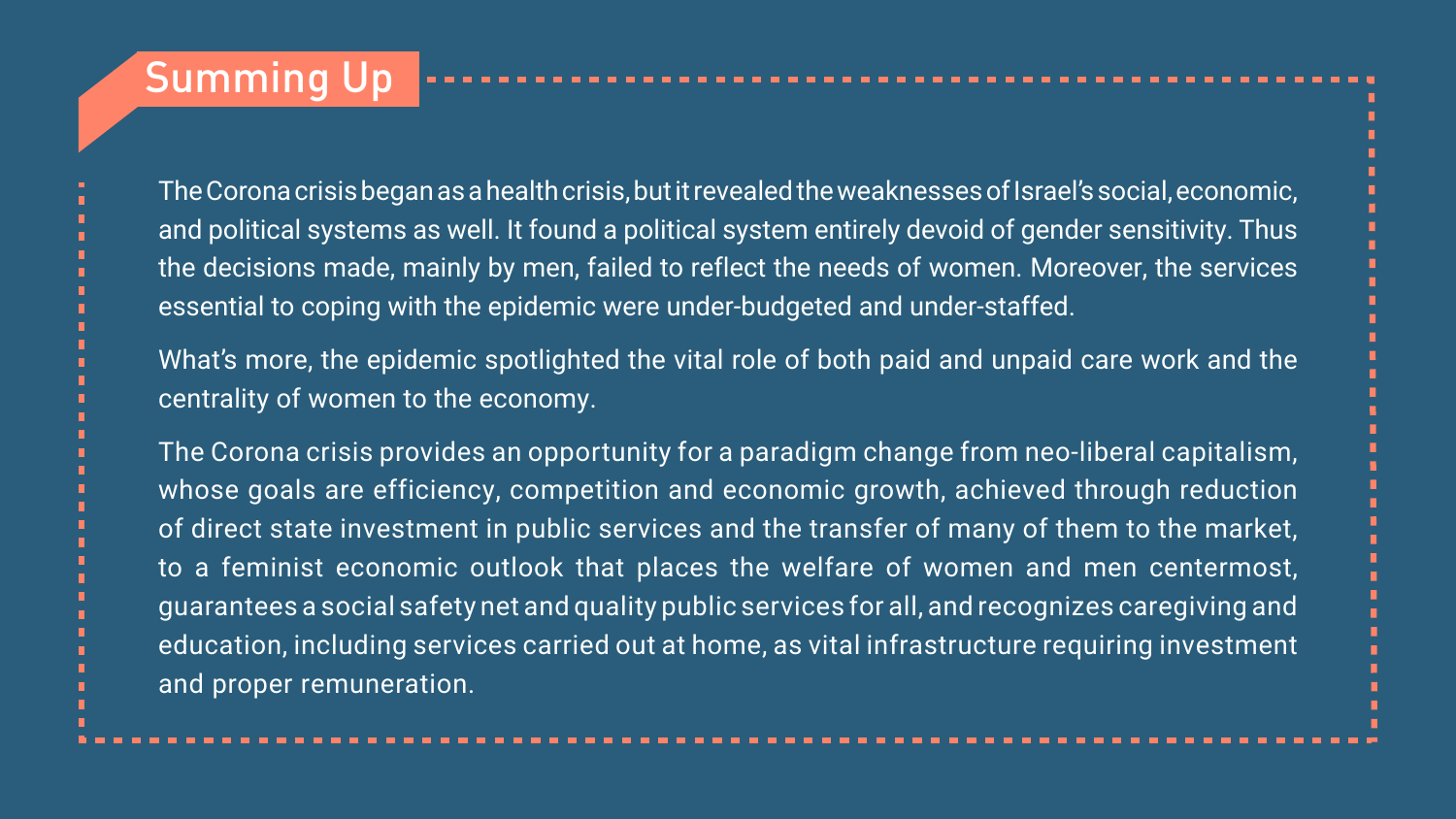

# Written by Dr. Yael Hasson, Hadass Ben-Eliyahu, Dr. Hagar Tzameret Infographics: Lital Biton